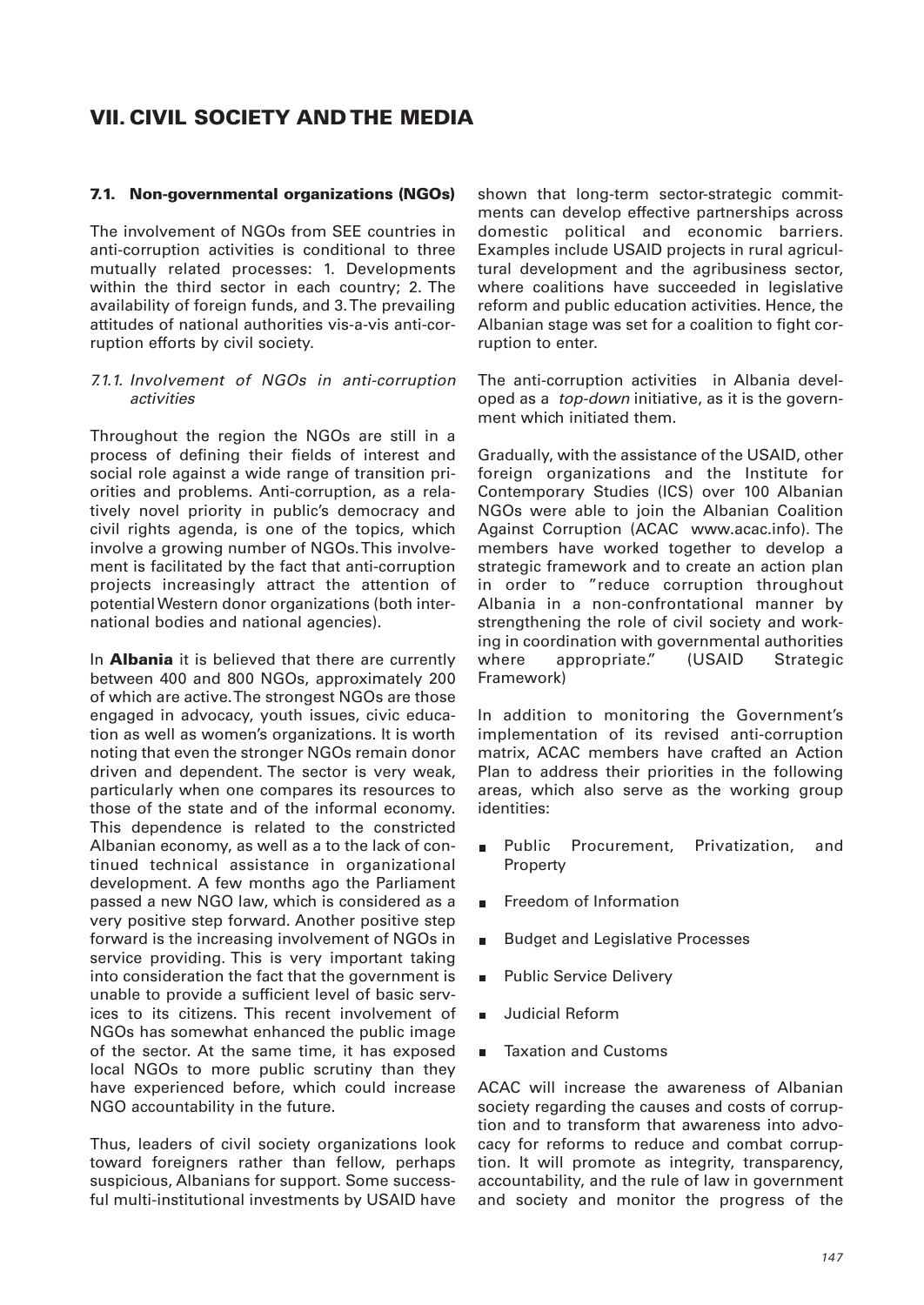

Source: SELDI Corruption Monitoring System.

reform process, focusing on the adoption and implementation of transparent and clear rules of law and the participation of citizens in governmental decision making.

Monthly Forums, hosted alternately by IDRA and ICS, stimulate public debate on current corruption issues and related events. These widely publicized events involve high-level public officials.

In the wake of Summer 2001 elections in Albania, ACAC members participated in an USAID anticorruption project, which included organizing a number of televised debates by youth, roundtables on campaign finance ethics, distributing flyers and brochures about anti-corruption topics.

A member of ACAC drafted a plan to supplement its legal aid clinic with a Citizen's Anti-Corruption Advocacy Office in Tirana. The office has already opened and is available to anyone seeking help.

Despite the fact, that there are no **BiH** NGOs with an anti-corruption background, the OSCE-sponsored NGO anti-corruption meeting that took place in December 2000 signaled the readiness of the third sector to become involved in both monitoring and awareness activities. The BiH Chapter

of Transparency International was launched in March 2001 and has been operating since countrywide. It is also a rare instance that a domestic NGO operates across the inter-Entity boundary line with a single central office and it includes individuals from throughout BiH, of all nationalities.

Work undertaken thus far mostly focused on awareness raising, either through reports produced, or a vivid media campaign on a broad range of issues as well as seminars, workshops and lectures given to students, general public or parliamentarians.

Through the TI network a number of model laws was acquired that were passed on to the authorities for consideration. Some of these are being built in the draft legislation, such as the prevention of conflict of interest, public procurement etc.

More recently, as a continuation of the awareness-raising campaign, TI BiH has undertaken a large study of perception of corruption and its results are currently being processed which will mark another major pre-election attempt to place corruption high on the political agenda and influ-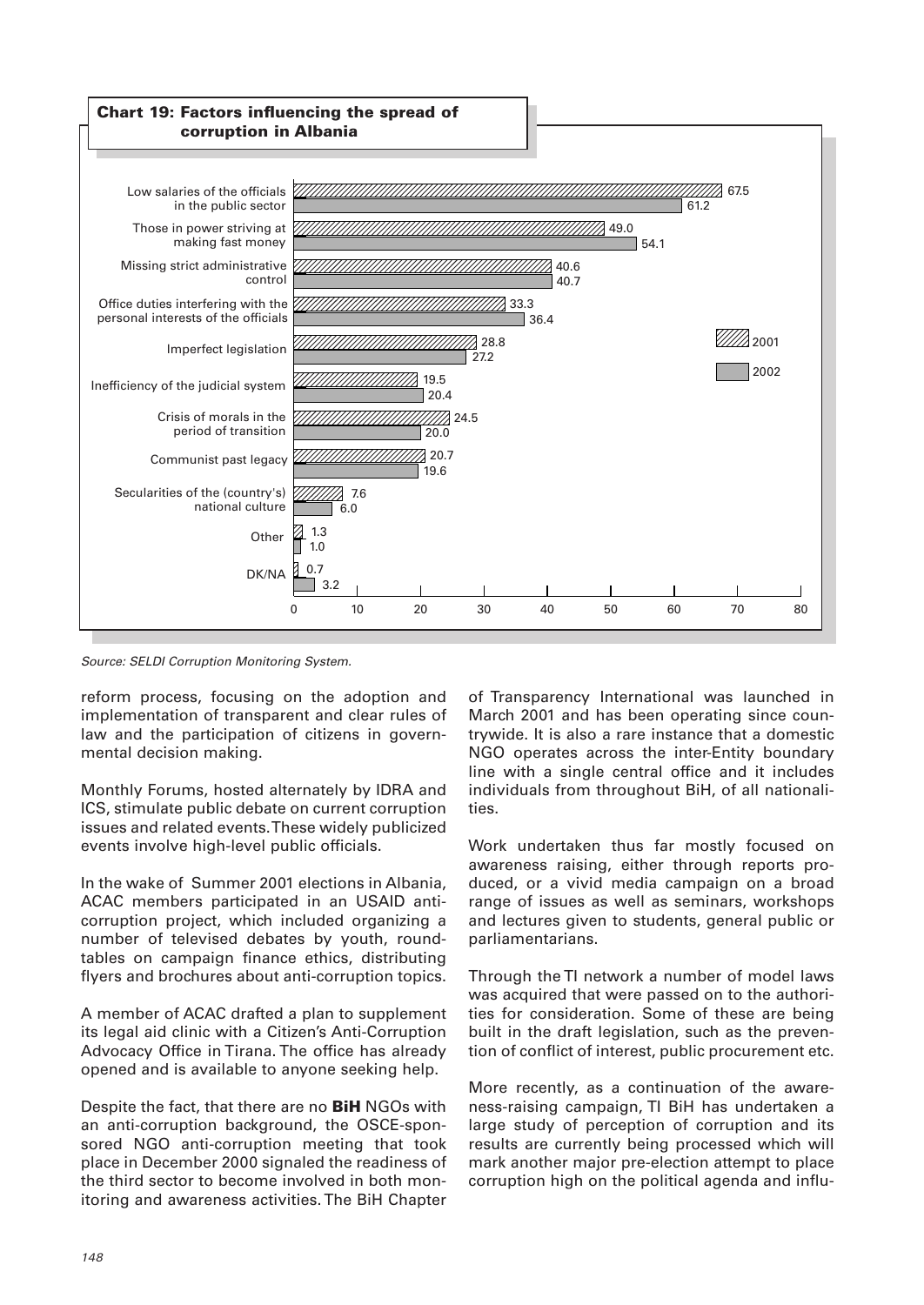

Source: SELDI Corruption Monitoring System.

ence the future executive and legislative power to combat this major social problem.

As a part of the internationally-led effort, involving primarily World Bank, but also EU and others to a lesser extent, a dialogue was launched between the public and the private sector to analyze various administrative barriers business faces when operating in BiH. The initial efforts were undertaken at the local level, but now the Entities in particular and the State to a limited extent are joining, according to the scope of responsibility within their mandate. This effort is at an initial stage. The stimulus for the process is the financial support of the WB, which conditioned some of its business infrastructure programs by a progress in

this area.

Where such dialogue was undertaken at the municipal level, certain advances were noted, such as a quicker and less complex access to land, clearer and more transparent and less bureaucratic procedures to register sole

## *Independence of NGOs*

A TI BiH public survey showed that only 11.1 percent of respondents think that corruption is widespread in NGO's sector. In answering the question "Who should combat corruption" respondents pointed in the direction of State agencies, the IC as well as the non-political NGO sector, which displays little confidence in the official authorities and a growing one for the non-profit sector.

proprietorships in the municipality as well as information on other type of business registration available on the spot (sometimes organized as one-stop-shops) and a less demanding compliance mechanisms management-wise.

The relative success of these initiatives at the local level have now prompted the higher levels of authorities to launch the same initiatives, but this time focusing on more substantial issues, such as taxation, business registration process, customs reform etc.

Once the bulk of humanitarian activities were over, in the immediate war aftermath, certain irregularities were noted in the work of the inter-

> national and national NGOs dealing with the refugee crises. Waste disposal was often organized in the form of medical supplies etc. being the most obvious illegal practices in BiH. The accounting standards and the accountability of such NGO was disputable and it may never be known what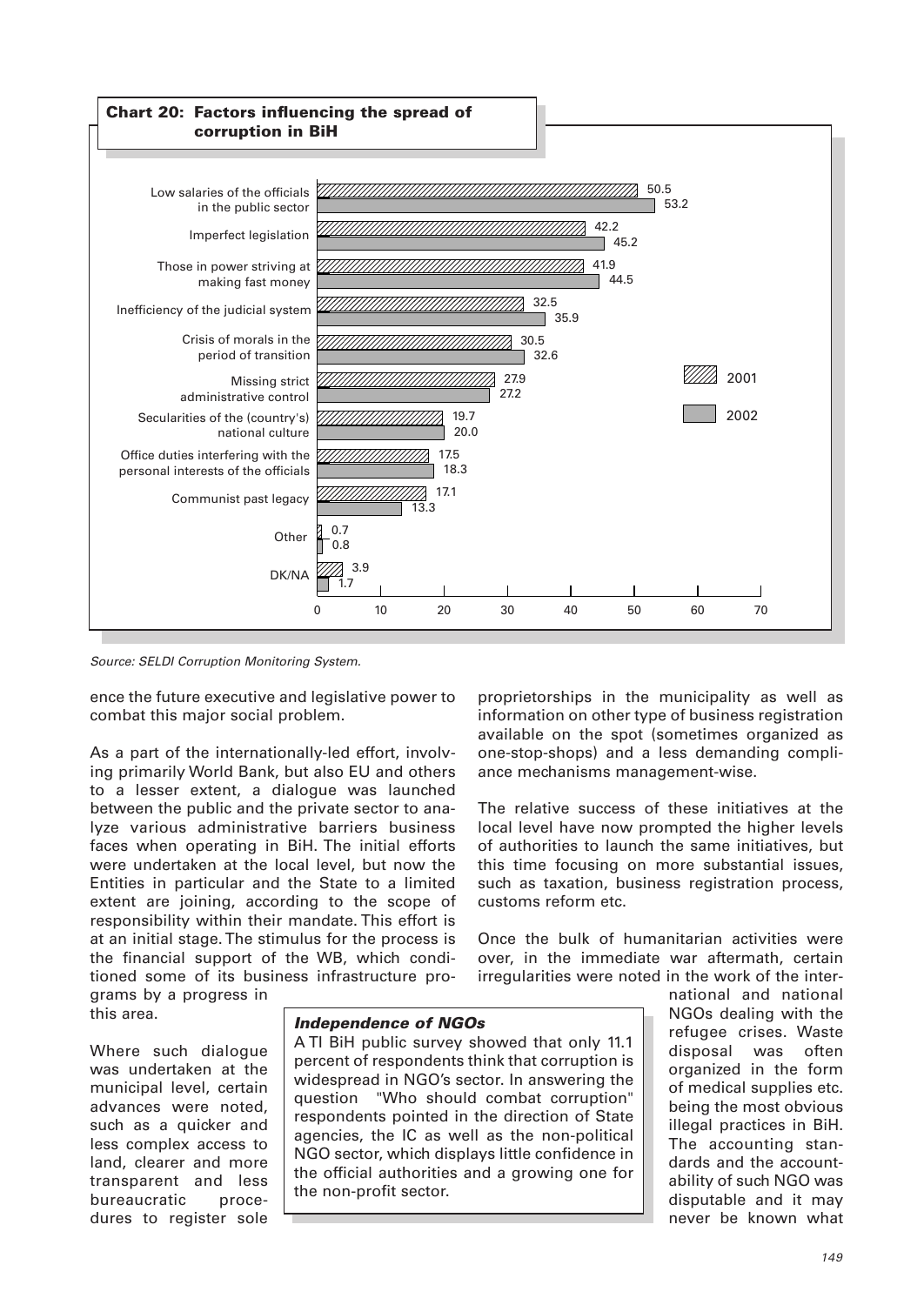extent of money laundering etc. was present in BiH during and after the war.

Lately, equipment and books of four NGOs financed from the High Saudi Committee for Refugees were seized in a FBiH police-led operation with a strong presence of International Police Task Force – IPTF and SFOR, following US intelligence reports of money laundering and illegal terrorism-linked activities.<sup>55</sup> This is more a result of the momentum reached for the global anti-terrorist campaign, than a continuous BiH and international efforts to combat corruption in the country.

Anti-corruption initiatives launched by **Bulgarian NGOs** generally face an essentially ambivalent attitude on the part of the state to the problem of corruption and to anti-corruption efforts. Both government and the National Movement Simeon II parliamentary majority are split between their eagerness to present themselves as the champions of anti-corruption and their understandable uneasiness about "intrusive" civic efforts to assess the seriousness of their own efforts and the effectiveness of transparency programs.

When compared to the previous parliament, however, both the Simeon Saxe Coburg-Gotha government and the 39th National Assembly appear more open to public-private partnership in countering corruption. In this context, a number of areas in the ongoing public-private partnership were intensified and have produced specific outcomes:

First steps were made towards **successful anti-corruption cooperation between the executive and non-governmental organizations**. Experts from Coalition 2000 took part in drafting the National Anti-Corruption Strategy. It contains a section devoted to anticorruption cooperation among state institutions, non-governmental organizations, and the mass media. The document stresses the importance of "building up mechanisms and sound practices of partnership among state institutions, non-governmental organizations, and the private media in spheres such as public control over the activity of the administration; civil rights safeguards; self-regulation through the practical implementation of effective codes of conduct; initiating independent monitoring, and launching anti-corruption public awareness campaigns". The importance of the activity of anti-corruption initiatives such as Coalition 2000 and Transparency without Borders is also noted. The improved communication between non-governmental organizations in the sphere of counteracting corruption and key representatives of the executive favors the creation of a sustainable mechanism for consultation and cooperation on a number of governance-related issues of public concern. However, at the present stage **public-private partnership in this area still tends to be of a sporadic nature** and largely depends on the good will of the respective ministers and their teams.

- The principle of **public-private partnership**  $\blacksquare$ **in reforming the Judiciary** is assuming increasing importance. This has reinforced the efforts of the Judiciary to intercept and sanction corrupt practices. One illustration of the possibilities in this respect is the Judiciary Reform Initiative, which joins the efforts of eight non-governmental organizations /see www.csd.bg/jri/.
- Within the frames of the third sector itself  $\blacksquare$ there emerged an even more pronounced **emphasis on the preventive function of civil society in addition to the awareness-raising component,** which was the initial focus of anti-corruption efforts. Thus a number of projects of non-governmental organizations are establishing specific mechanisms of private-public partnership aimed at curbing corrupt practices in various sectors of social life.

**At a municipal level negotiating public-private partnership mechanisms has produced mixed results.** Indeed, there was an even clearer differentiation of the attitudes of the local government representatives who had initially expressed readiness to participate in the Coalition 2000 Local Government Transparency Program. The pre-election commitments made in this respect proved politically motivated and failed to bring about the creation of permanent mechanisms of public-private partnership or tangible anti-corruption measures within the frames of local government.

The shape and nature of civic participation in counteracting corruption continued to be largely determined by the activities of Coalition 2000 and its founder NGOs together with representatives of state institutions and independent experts.

The **chief areas of activity** in this respect can be summed up as follows:

<sup>55</sup> Media articles in February-April 2002: Dnevni Avaz, Glas Srpski and Oslobodjenje, Sarajevo, 2002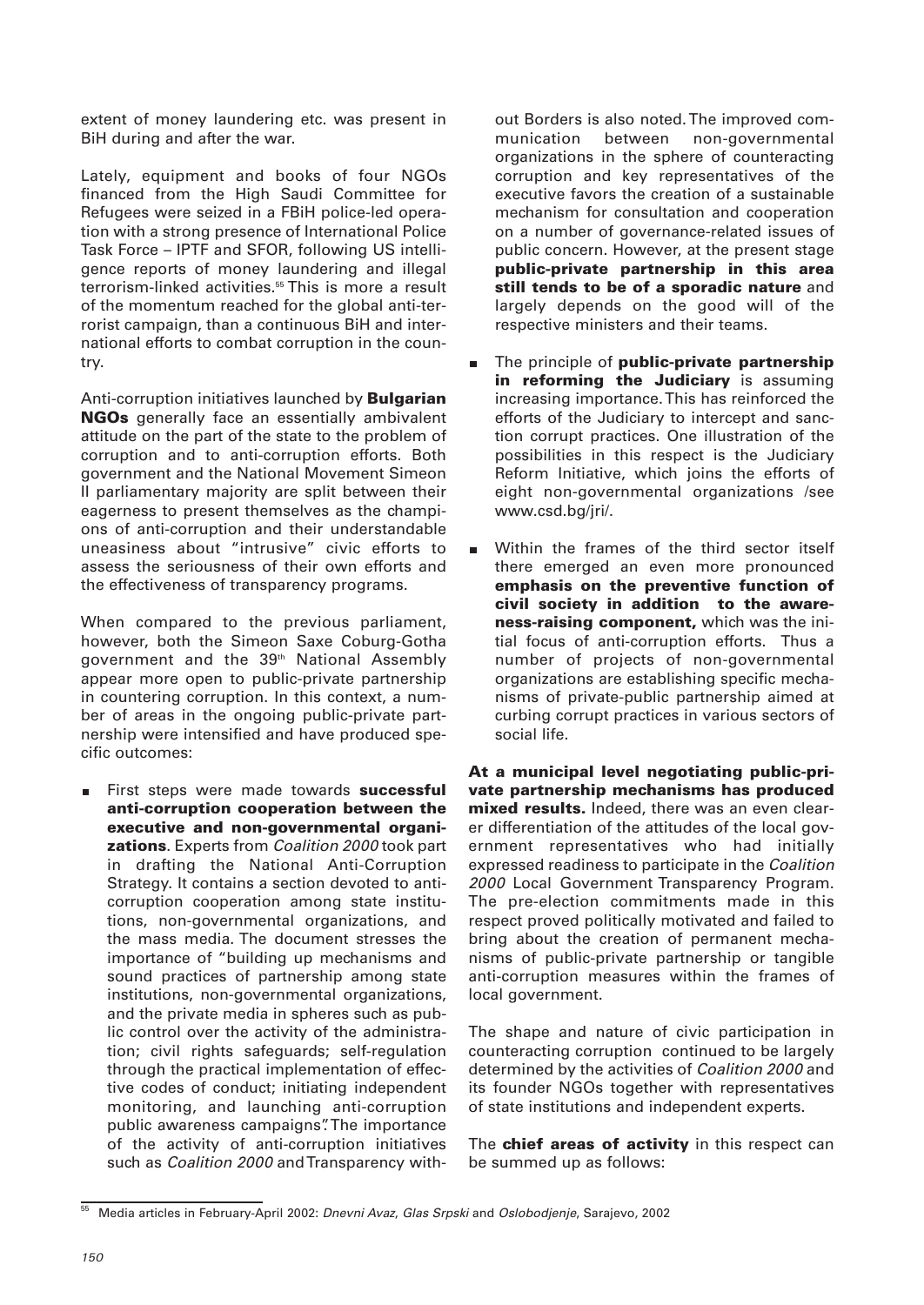- The **civic monitoring of corruption** continued, most notably through the regular publication of the Coalition 2000 Corruption Indexes. Notwithstanding the absence of dramatic fluctuations in public attitudes and perceptions, the Corruption Indexes are increasingly perceived as important and are a commonly consulted source of information about the spread of corruption.
- Within the frames of the **anti-corruption public awareness campaign** non-governmental organizations and their experts continued to take an active part in fostering the proper public attitudes to help prevent corruption and reinforce the new values of transparency and accountability.
- The **consulting and expertise-sharing activity** of Coalition 2000 on anti-corruption issues in cooperation with various state and private institutions and companies assumed growing importance. Representatives of foreign state and non-governmental organizations increasingly consult with Coalition 2000 experts. Regional anti-corruption projects drawing on the experience gained in Bulgaria are also under way. An example is the South-East Europe Legal Development Initiative, which draws on the experience of Coalition 2000 in corruption monitoring and assessment and enlists non-governmental organizations from a number of states in the region. In other words, *Coalition 2000* **is increasingly perceived as a model of successful mobilization of the efforts of the public and private sectors in the fight against corruption.**
- **There was continued cooperation between** non-governmental and business organizations in the process of working out joint mechanisms for assessment of the shadow economy and of trafficking, which are damaging both to society as a whole and to legitimate business.
- $\blacksquare$ Efforts were sustained to build up a **consultative mechanism for the assessment and measurement of the gray sector generated by illegal trafficking practices and the related corruption of public officials** by initiative of Coalition 2000. These involved Coalition 2000 experts, experts from private companies with a vested interest in curbing the shadow economy and more specifically, competition through illegal import of goods, and representatives of state institutions (customs, Ministry of Internal Affairs, Ministry of Finances, and others). With the help of com-

parative studies and a specially developed methodology, various data compilations are being compared, thus measuring the dynamics of the illegally imported goods and the approximate value of the corruption deals taking place during these operations.

- The **anti-corruption education courses**, introduced as experimental lecture series within the curriculum of Sofia University and New Bulgarian University, are gaining a permanent place in the curriculum. A number of other educational establishments have shown interest in this initiative.
- A number of **anti-corruption initiatives on a municipal level,** under the common motto Local Government Transparency, continued to develop by way of trial and error. The introduction of the local ombudsman institution and the alternative position of civic observer in a number of municipalities had mixed results, largely depending on the attitudes of the local government representatives and the local institutions of central power. The following conclusions can be drawn from these efforts:
- The most ambitious attempt was the joint initiative of the Sofia Municipality and the independent Center for Social Practices, which participates in the activities of Coalition 2000, to introduce the **local ombudsman** institution. The actual commencements of its activity, however, was delayed by a complaint filed in court. This came as further evidence of the vulnerability of such initiatives, which are unprotected by proper legal regulations.
- Definite progress was made in the implementation of other local anti-corruption projects (for instance in **Shumen** and **Varna**), despite the initial doubts, the activity of the **civic observers** in identifying the zones of nontransparency within the municipal administration assumed a more regular character and yielded identifiable results. Attention was drawn to the bureaucratic barriers impeding citizens from monitoring the course of their complaints and reports, as well as the lack of proper coordination between the various branches of local government. These problems lead to unregulated relations between citizens and officials and to increased corruption risk. Specific recommendations aimed at enhancing the accountability of municipal administrations were made.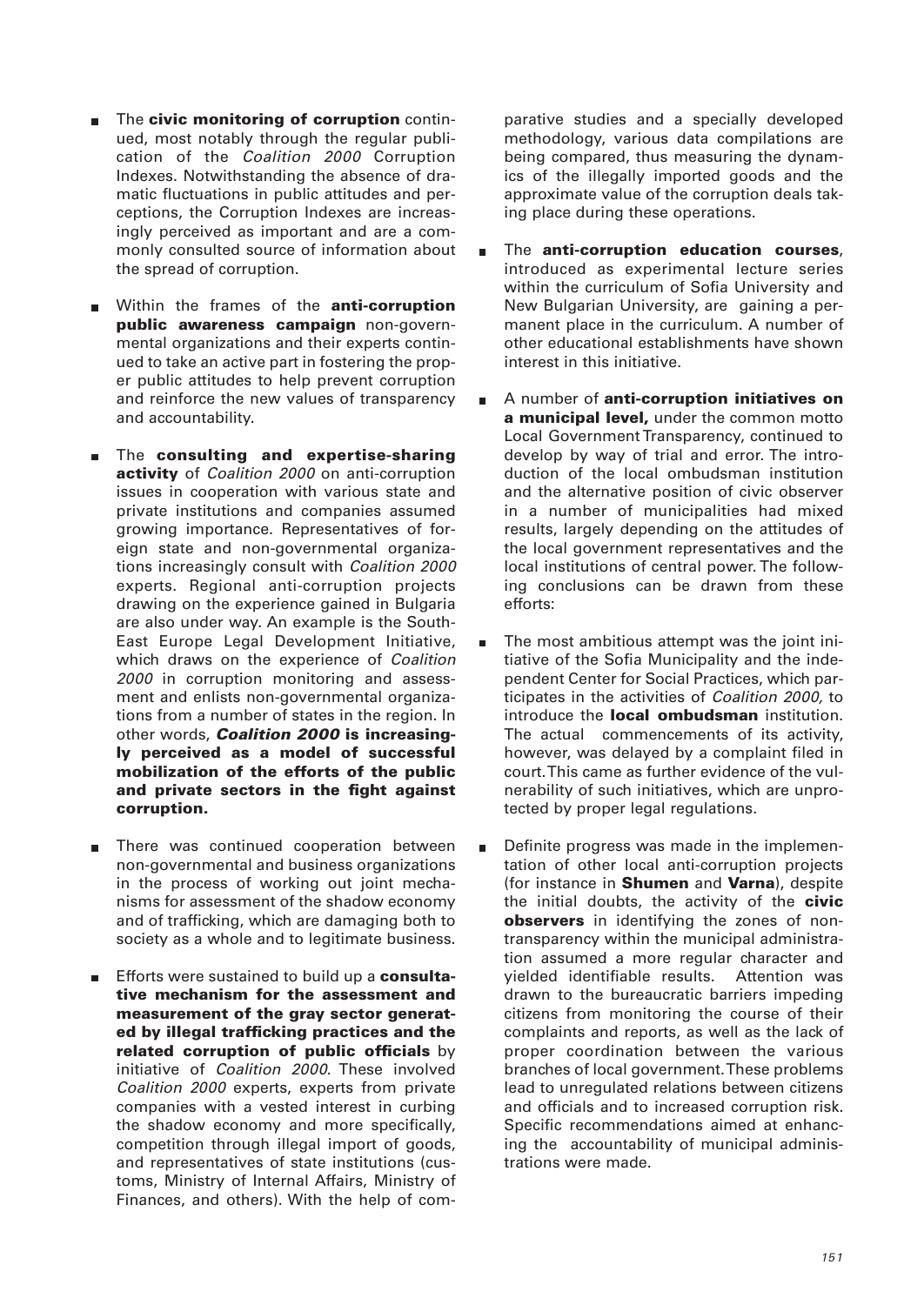The attempt to introduce local mediators in **Pleven** proved unsuccessful. The newly elected mayor appeared committed to the goals of the anti-corruption campaign and Pleven was declared a corruption-free city, with the municipal administration allegedly supporting the introduction of the local ombudsman. Subsequently, however, the proper mechanism for interaction between the municipality and the local civil society structures was not established.

The civic observer institution is novel to the Bulgarian practice. Its activity and functions consist of the exercise of civic control and in providing independent expert assistance for the further development of local government reform and for guaranteeing the transparency and accountability of local government institutions. Its advantage is derived from the fact that it does not require additional regulation through legal or other instruments and can make the most of current laws on local self-government and the practices of openness and accountability of the various forums of local government that are already in place.

Coalition 2000 has highlighted the following priorities within the local anti-corruption initiatives:

- Providing assistance to intensify the work of the municipal councils and to make use of the existing legal framework to limit the possibilities for corruption pressure in the municipalities.
- Focusing efforts to institute real control over  $\blacksquare$ municipal council decisions on the part of permanent and ad hoc municipal committees.
- Exercising civic control over the activity of municipal council members, including through the extension of regulations allowing for their removal from office in the case of abuse of power.
- Improving the ability of the municipal PR and  $\blacksquare$ information services to work effectively.
- Drafting proposals to eliminate ineffective  $\blacksquare$ mechanisms in the municipal administration, as well as the duplication of functions, and the blurring of the responsibilities of central, district, and local authorities.
- Supporting the adoption of legislative measures providing clear-cut legal and financial guarantees that ensure equal standing and



Source: SELDI Corruption Monitoring System.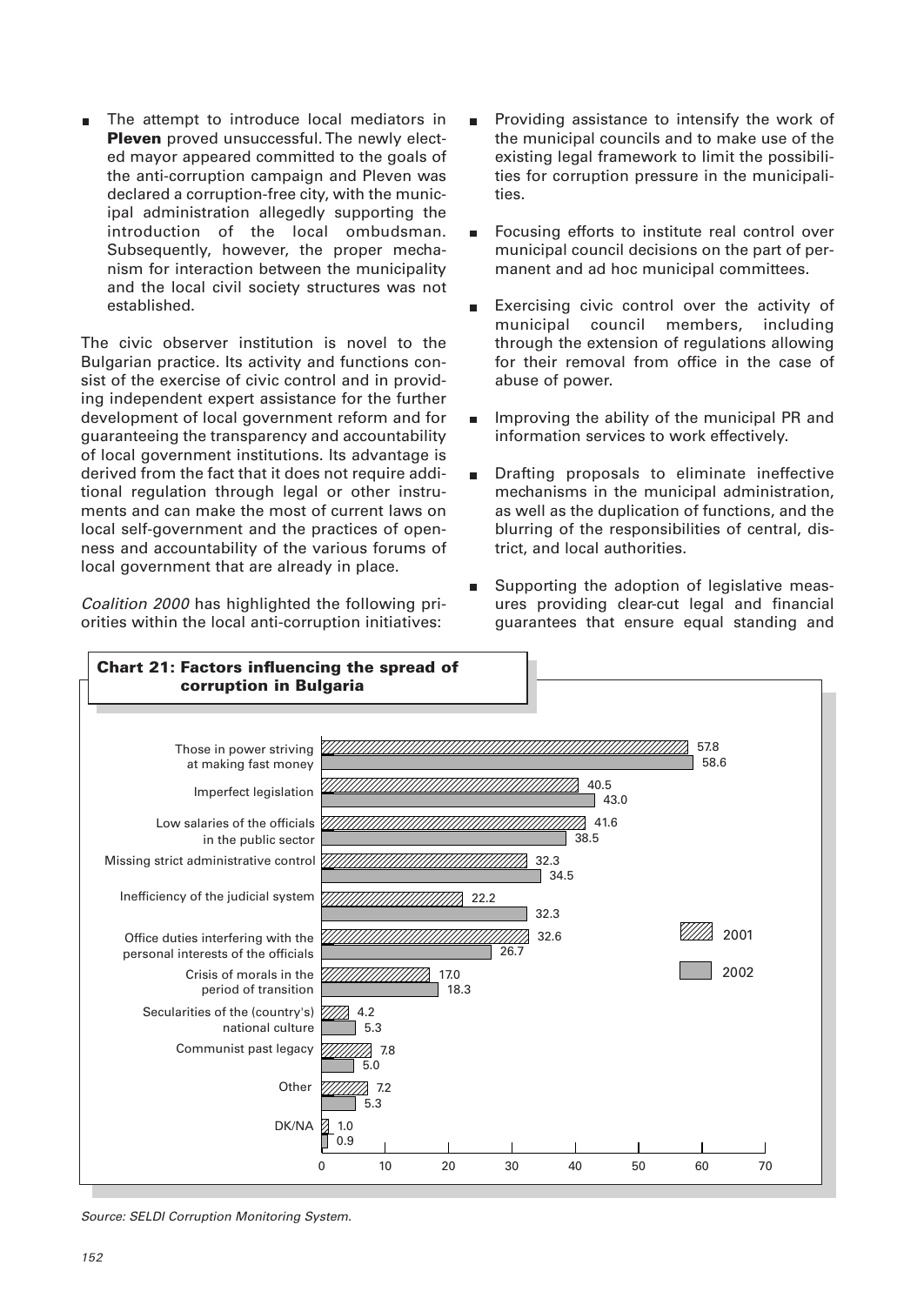independence of local government in line with the principles of the European Charter on Local Self-Government.

It must also be noted that **non-governmental organizations themselves continue to be liable to corrupt practices.** Little progress has been made in introducing codes of ethics in the third sector, which sustains public criticism of the activity of certain non-governmental organizations that enjoy forms of political protection and privileges.

The most important NGO-led anti-corruption activities in **Croatia** are related to awarenessraising NGOs like TI-Croatia and are active in informing the public about corruption threats, publishing and distributing leaflets, brochures, appearances of the members in the media.

The Croatian Government Office for Cooperation with Non-Governmental Organizations was established in October 1, 1998, with the goal of establishing confidence and promoting cooperation between the Government of the Republic of Croatia and non-governmental organizations operating in the country as two essential prerequisites for modernization and the development of civil society in Croatia. In order to democratize the relations and make its work transparent, the



Source: SELDI Corruption Monitoring System. This index registers citizens' assessments of the capacity (potential) of their societies to cope with the problem of corruption. Scores close to 1 correspond to optimism, those close to 10 to highest degree of pessimism and doubts about the potential of the society.

Office has: introduced a model of solicitation for tenders to provide financial support for NGO programs, published the results of the tender and organizes other important activities. One of the goals of the Office is to help any NGO that will deal with the fight against corruption.

In year 2000, Transparency International Office Croatia was founded and one could be proud of the development it has made over this period. TI Croatia is preparing promotional leaflets and materials to explain briefly the notion of corruption, the mission of TI and suggest how every individual can help in its activities. Office experts have drafted law proposals (for example, Conflict of Interest Law), they have established contacts with governing and public bodies, with the international community as well as cooperating with similar NGOs (Association for Democratic Development - news on the road project and a TV show on national television). This all was and still is very important for this organization and for the Republic of Croatia. The continuous positive movement of Croatia on the Corruption Perception Index illustrates this rather well.

There is an NGO Association for the Protection of Victims of Corruption and Loan Sharking (Udruga za zastitu zrtava korupcije i lihvarenja).

A Regional Conference on Civil Society was organized by SPAI on 17-19 September, 2001 in Cavtat, Croatia. It brought together representatives of local civil society organizations, including media, businesses and trade unions, senior officials of participating countries, donor countries, as well as most of the major international NGOs and bilateral agencies having technical assistance programs related to anti-corruption issues and civil society. The main objective of the conference was to involve local civil society organizations, international NGOs and donors in a constructive dialogue and co-operation and to fully engage them in SPAI activities. The objectives of the conference were: 1) to discuss the involvement of civil society in the fight against corruption in countries; to this end, the US Government is currently holding consultations with local civil society experts in order to prepare an assessment report to be examined at the conference; 2) to address good practices in terms of patterns of interaction between the government and civil society organizations, including trade unions, business associations and media, and to share experience and ideas on formulating anti-corruption measures applicable to SEE countries; 3) to discuss the funding of specific projects for strengthening the involvement of civil society in the fight against corruption.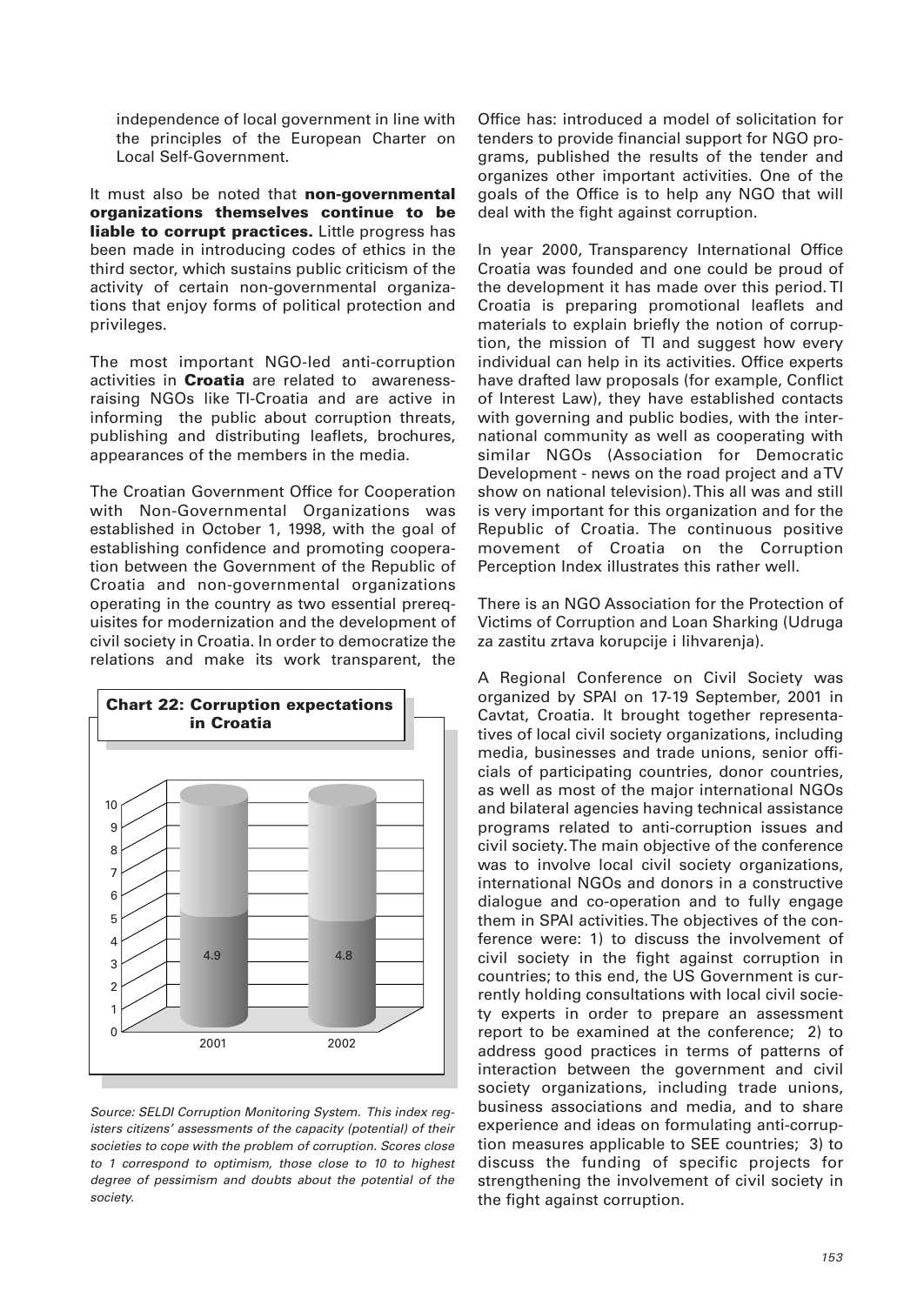Very important (indirect) impact in fight against corruption was made by NGO GLAS '99 (Vote '99). GLAS '99 was formed when four major NGO coalitions, representing women, youth, ethnic minorities, and the environment, agreed to develop the campaign using democratic processes. Beginning in September 1999, the GLAS coalition coordinated a sophisticated and comprehensive campaign urging Croatians to vote (which would increase voter turnout) and creating the conditions for free and fair parliamentary elections in Croatia.

Anticorruption is one of the issues that the **Macedonian NGO** sector has worked the least on in the last ten years since the independence. The think-tank organizations that work on the reforms of the social and economic system and the achievement of standards of the European Union, from time to time tackle the issue of corruption, but do not treat the corruption phenomenon.

The reasons for the insufficient dealing with the corruption in the Republic of Macedonia by the NGOs (or at least not at the level it deserves) are numerous:

- until recently Macedonia lacked broader and sufficiently mature society consciousness for the need to curb the corruption;
- a small number of developed and profiled NGOs capable of taking on a treatment of as complex phenomenon as the corruption;



Source: SELDI Corruption Monitoring System

- insufficient number of highly professional personnel engaged in the work of the NGOs who could contribute in dealing with the corruption;
- $\blacksquare$ avoiding the corruption issue which should be treated in the projects because of the "distinctiveness" of the topic and the possible reactions by the authorities;
- insufficient co-ordination and co-operation between the NGOs in the country;
- the donors' interest in financing projects is  $\blacksquare$ more oriented towards the interethnic relation, the human rights and the democratisation, and during and after the crisis towards projects related to displaced persons, reconstruction and confidence building.
- public opinion was mainly preoccupied with  $\blacksquare$ the international and interethnic relations, the economic transformation, the crisis in the region and in the country;
- the big absorption of personnel which could  $\blacksquare$ work in the third sector from the side of the foreign organizations.

An exception to the general rule is Forum - Centre for Strategic Research and Documentation within which framework also functions Transparency International - Macedonia. Until now these two NGOs have been the only ones in the Republic of Macedonia, which work on projects, which specific topic of interest is corruption as well the measures for its prevention.

In the last two years they have carried out or are still working on the following projects in the area of corruption:

- 2001 and 2002 public opinion polls within the  $\blacksquare$ framework of the Regional Corruption Monitoring System in cooperation with the Center for Study of Democracy from Sofia, Bulgaria;
- The need for the Drafting of the National  $\blacksquare$ Anticorruption Strategy in the Republic of Macedonia in cooperation with the OSCE Secretariat - the Office of the Coordinator for Economic Activities and Environment;
- The triangle cooperation among the Government, the international community and the NGOs on enhancing the anti-corruption activities in the Republic of Macedonia in cooperation with the Council of Europe;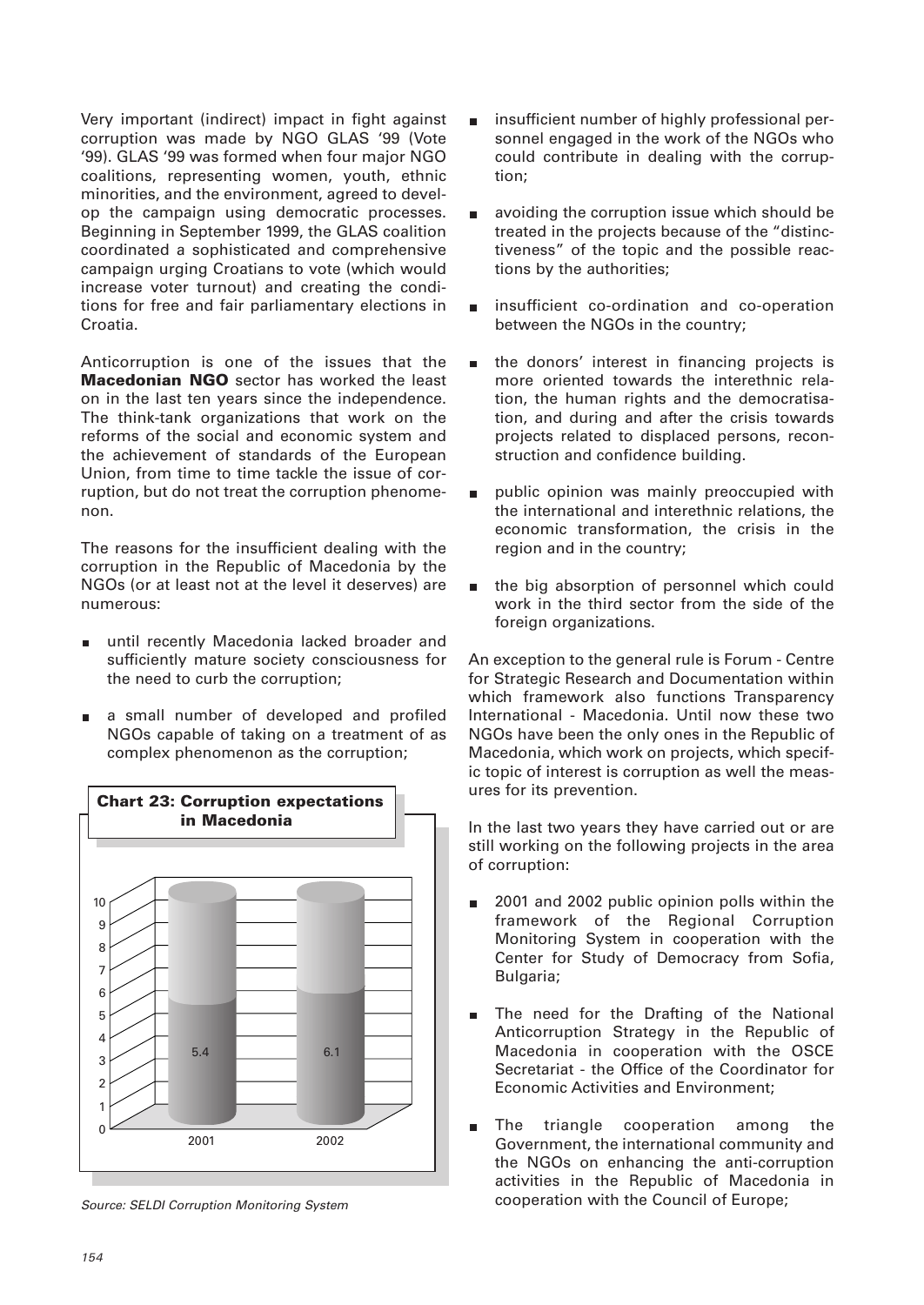One of the fundamental premises for a successful confrontation of corruption is the intensive and open public-private cooperation that in Macedonia is on a lower level than required. The reasons for that basically come down to the attitude of all the governments towards the NGOs that varies between ignoring up to insufficient readiness for cooperation as well as insufficient capacity of the civil sector, which need to impose itself as a partner to the Government.

However, there are grounds for optimism, because in the last few months part of the establishment shows signs of readiness for cooperation with the NGO sector, even on sensitive issues, such as corruption. Hence, the Ministry of Finance of the Republic of Macedonia on its own initiative asked Transparency International - Macedonia to monitor the examination of the authorized public accountants - audits. In doing that the Ministry provided the representatives of Transparency International - Macedonia with open access to monitor the process in each of the phases and with no limitations.

Apart from that there is a possibility Transparency International - Macedonia to monitor the privatization of the biggest public company in the Republic of Macedonia - the Electric Power Company of Macedonia. The Government shows certain readiness for this to happen. Having in mind the assessed value of this company - about 2 billion Euros, the experience from the privatization process in the country as well as the great political investment in the time of the elections, one could expect that the monitoring will be the key exam for the maturity of the civil sector in that kind of cooperation with the establishment.

Even greater reason for optimism is the fact that one may really expect that corruption and its prevention will soon become one of the leading topics of the public debates in Macedonia. The reasons are the lower threshold of tolerance of the citizens towards the illegal activities and the more clearly expressed pressure by the international community in regard to corruption prevention. Hence one could expect greater readiness of the establishment for corruption prevention and greater cooperation with the NGO sector, the media and the scientific circles.

Since only the Government and the Parliament have direct authority in fighting corruption, the NGOs will have to impose themselves as partners and monitors of this process. In order to be able to do that, the NGO sector will need the support from the donors' community. Its support of the projects in the area of anticorruption, especially

of those that would be focused on the preparation of the anti-corruption strategy of the country and the plan for its implementation should be greater and more courageous that it is now.

There are more than 2,000 non-governmental organizations in **Serbia**. At the end of the Milosevic regime, there was a real boost of establishing new NGO's. It was a form of gathering most of the anti-Milosevic oriented citizens, which played the major role in overthrowing the regime. Since democratic government came to power cooperation with the NGO sector has been considerably improved, which was not unexpected given that there was substantial cooperation among them while they were in opposition.

Anti-corruption office to the Ministry of Finance and Economy cooperates with the NGOs that are in one way or another, involved in fight against corruption. Their aim is to achieve higher cooperation of anti-corruption activities. There is approximately more than twenty NGOs that visited meetings organized by this department.

Most relevant NGOs that deal with the anti-corruption topics are "OTPOR" movement, Center for Liberal and Democratic Studies, Center for Management, Transparency International, European Movement and Center for Policy Studies, which have, so far, organized tangible anti-corruption activities.

OTPOR organized large anti-corruption campaign last year to increase the awareness on corruption issues. Campaign was followed by various activities on more than eighty locations throughout Serbia. Center for Liberal and Democratic Studies, has published the most complete analysis of corruption in Serbia, and presented both quantitative and qualitative results.(Corruption in Serbia, CLDS, 2001). Center for Management has focused on education and training activities as well as publishing and round table discussions on corruption. Center for Policy Studies is devoted to research and analysis of corruption problems. European Movement published various studies on corruption in specific institutions such as customs, police, health protection system etc. It has been active since 1992. There is no need for special presentation of the Transparency International since it has been a part of almost every anti-corruption activity in Serbia. It operates within the European Movement. TI has published National Integrity System study, which gives a different approach to analyzing corruption since it compared the opinions of independent experts and Government, and faced them on a round table discussion in addition. TI is especially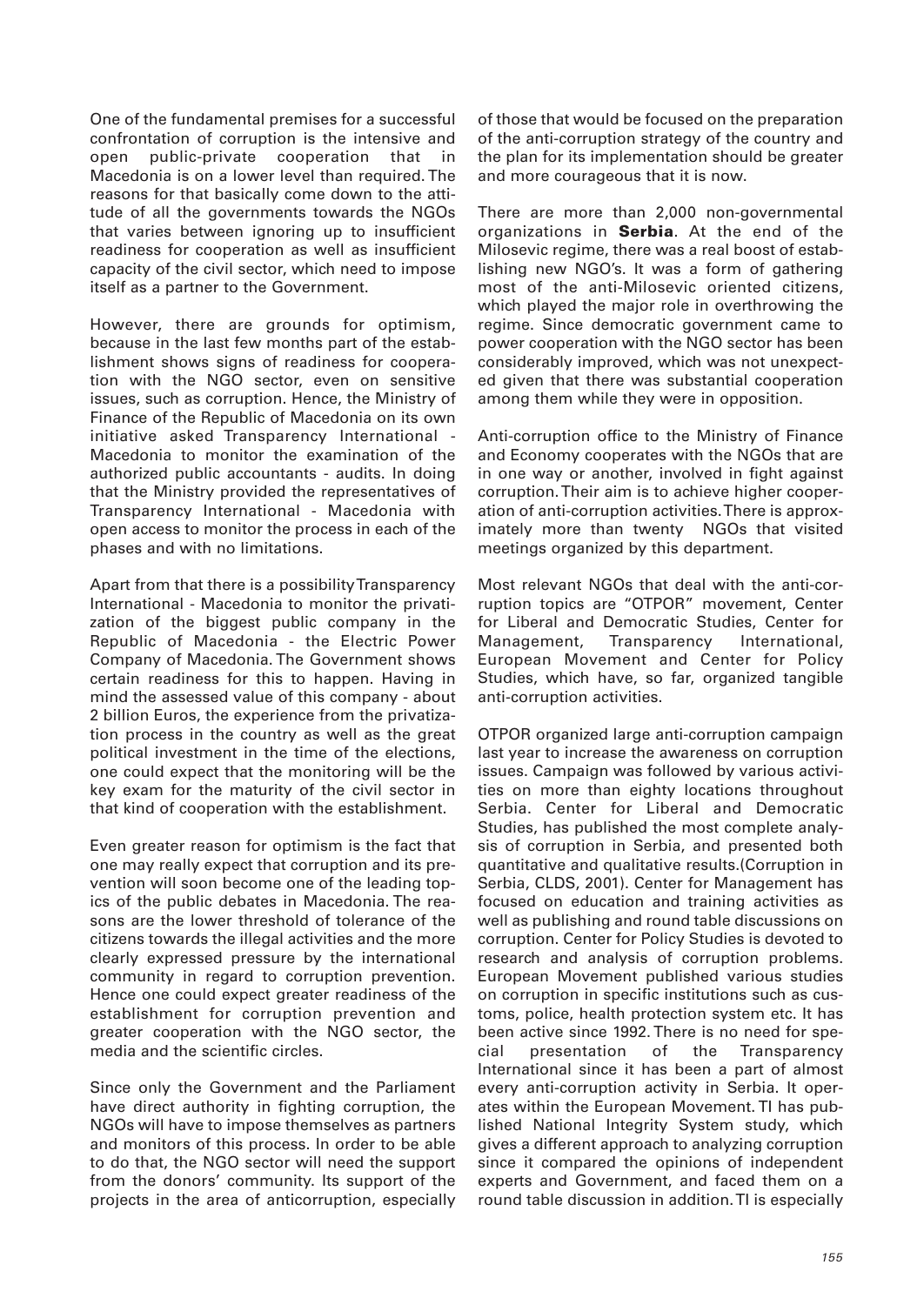

Source: SELDI Corruption Monitoring System

interested in development of the public procurement system, and it significantly participated in the improvement of the Public Procurement Law.

## **7.2. Media**

As a general rule, the freedom of information and the freedom of expression are safeguarded under the post-communist constitutional and legal arrangements in the SEE countries. The new media in the Balkan region are more or less independent from the state, but dependent financially on their owners and sponsors. Political pressures on journalists, and more specifically on the media editorial staff still persist. Nevertheless, throughout the past few years private media and above all independent newspapers in a number of Balkan countries have developed a keen interest in exposing corruption scandals, often involving political figures.

Article 22 of the **Albanian** Constitution sanctions the freedom of speech, of the press, of the radio and television, and since 1999, Albania has also modern legislation concerning the freedom of information. In June 1999, the parliament adopted Law No. 8503, "On the Freedom of Information on Official Documents". Article 23 of the Constitution of 1998 has established the citizen's right to freedom of information. That Article provides the following:

The right to information is guaranteed;

- Every citizen has the right, under the law, to receive information about the activity of state organizations and persons who exercise state functions;
- Every citizen can follow the meetings of col- $\blacksquare$ lectively elected bodies

The basic principle of the law is that if a public official declines to provide a citizen with the requested information, such official should issue a statement explaining the legal basis for such decision. The law also envisages specific timeframes for refusal of a request for information, the satisfaction of the request, and procedures for the reinstatement of deadlines to be respected.

However, poor implementation has been a problem for the Freedom of Information Act. Several scholars argue that this is because no government agency has been vested with the specific and exclusive task of overseeing the implementation of the law. We believe that Ombudsman can do a lot in terms of raising public awareness as to the existence of the law and enable the people to avail themselves of the guarantees provided therein.

The Albanian press and media in general have made considerable progress during the transition years. Many newspapers, radio broadcasting and TV stations have been established. Although the number of the media entities has increased dramatically, their quality has not. It is important to mention that what is hurting media with respect to denouncing corruption is auto-censorship. Journalists are afraid to make public embarrassing documents because they are afraid that that might displease their publishers (who do not want to have trouble with politicians) who might fire them. The media in Albania are totally dependent upon financing, i.e. upon their owners. What is lacking in the sector is an investigative journalist capacity.

The current state of the media can be described as follows:

- Most of the actors are technically underdevel- $\overline{\phantom{a}}$ oped (in reference to the professionalism of journalists and the technology they use);
- The media remains financially dependent  $\mathcal{L}_{\rm{max}}$ upon certain business lobbies;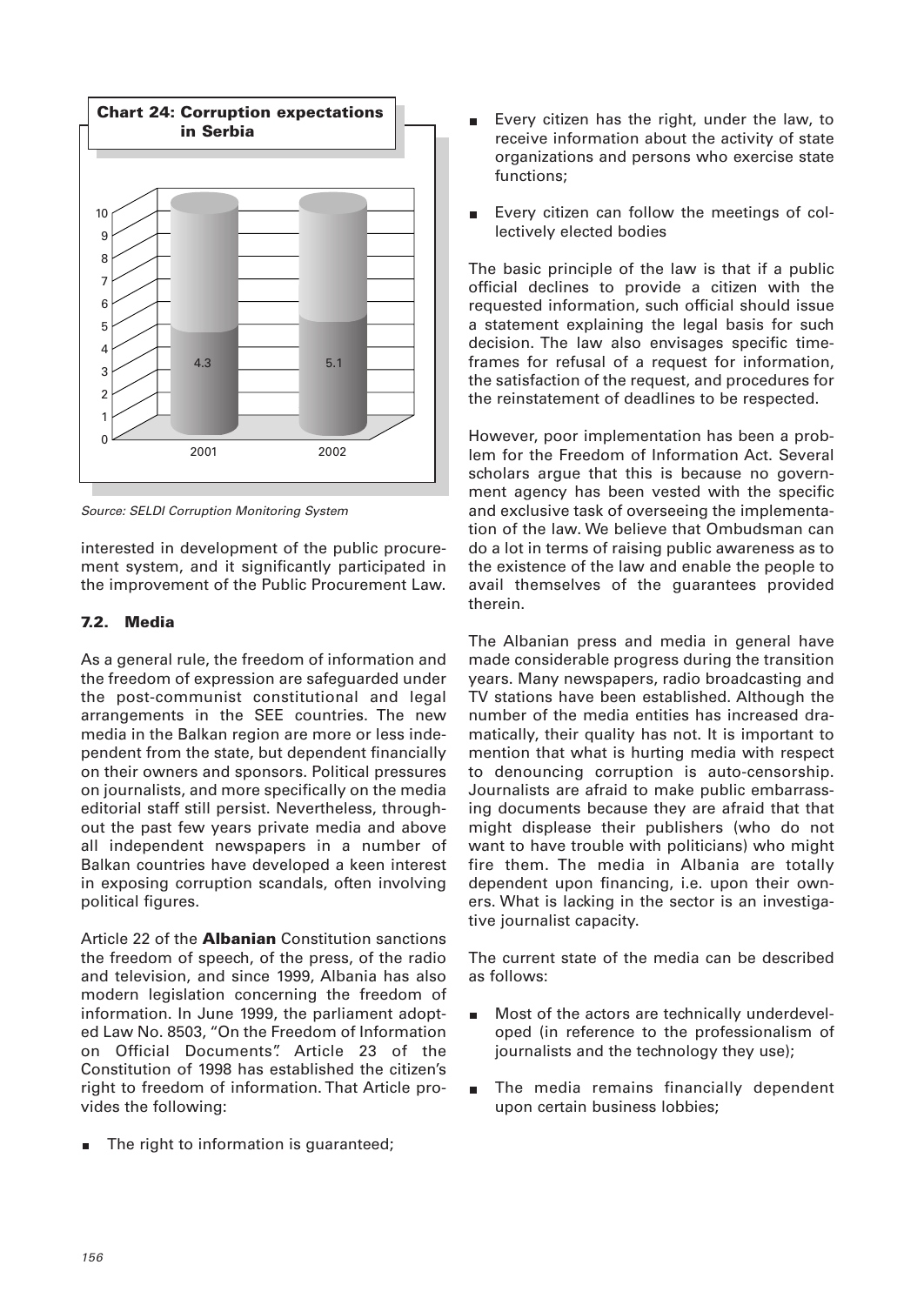Media is a subject of political instrumentalization (which rises the issue of credibility of media)

The following steps are needed to create stronger, more credible and professional media in Albania:

- Establish and enforce a Professional Code of  $\blacksquare$ Ethics for Journalists. The ethics of the journalists is lacking, and corrupted people exploit them by encouraging distrust in media. One day, "facts" are fabricated for sensational sales, and the next day, the "facts" are denied in a small corner of the newspaper. For this reason, associations of journalists and their trade unions must collaborate to establish professional ethical rules in their activity.
- Train journalists in investigative journalism,  $\blacksquare$ especially on a **regional basis**. In this manner, the investigative journalists can create regional strata that strengthen their own channels of information and cooperation.
- Train journalists with basic economic con-Ē. cepts. Evidence in journals proves the need for journalists who cover the economy in media to learn fundamentals in macro and microeconomics.
- Conduct joint public-private training modules  $\blacksquare$ on the Freedom of Information Law. The advantages of training both sectors together cannot be overestimated. The Government Offices of Public Information continue to demonstrate their lack of awareness of the law. Strategically training them alongside the journalists who have tried to exercise the law may bridge some misunderstandings.
- Monitor the media for cases of corruption prem. sented in them. Other members of civil society should work in a partnership fashion to ensure accuracy and to respond accordingly.

The International Community has been very instrumental in the reform of **Bosnia and Herzegovina's** broadcast media structure and regulation. The Office of the High Representative has considerable powers in relation to formulation of legislation, as well as overturning laws. The Independent Media Commission (IMC) was created in June 1998 by the then-High Representative Carlos Westendorp to introduce international standards into a post-conflict environment comprised of a deeply divided society where the broadcast media was traditionally dominated by the state and its associated factions. At the beginning of March 2001, the IMC was superseded by the Communications Regulatory Authority, which combines the competencies of the IMC and the Telecommunications Regulatory Agency (TRA).

Intimidation and harassment of journalists continue largely unabated in BiH. So too have attacks against them and their premises. Structural shortcomings also contribute to thwart vigorous journalism and the audiovisual sector is by no means exempt from such problems. Broadcasting outlets, for instance, suffer from endemic institutional susceptibility to political interference and various financial pressures. Politicians frequently use their clout to try to interfere with personnel decisions and other related matters, with varying degrees of success. A harsh economic environment has broadcasters struggling for survival.

Financial problems arising from the vagaries of a transitional economy are exacerbated by high levels of taxation and poor job security for those employed in the media sector. As in most former Communist countries, a major concern is the prevalence of self-censorship by journalists and the need to raise professional standards in general. Furthermore, some commentators have advocated judicial reform in order to depoliticize the courts in BiH and to make the judiciary more favorably disposed to freedom of expression issues.

BiH ratified the International Covenant on Civil and Political Rights (ICCPR) in 1993 (by succession). It is about to become a full member of the Council of Europe in May 2002, but it has enjoyed the status of Special Guest to the Parliamentary Assembly of the Council since 1994. It ratified the Framework Convention for the Protection of National Minorities in February 2000 and this Convention entered into force in June 2000.

Paragraph 3(h) of the Constitution of BiH (1995) explicitly mentions freedom of expression as one of the human rights and fundamental freedoms enjoyed by all persons within the territory of BiH. This right is underpinned by a number of other constitutional provisions. Paragraph 7, for instance, states that BiH shall remain or become a party to the international agreements listed in Annex 1 to the Constitution. These Conventions include several with provisions on freedom of expression, such as the ICCPR, the European Charter for Regional or Minority Languages and the Framework Convention for the Protection of National Minorities.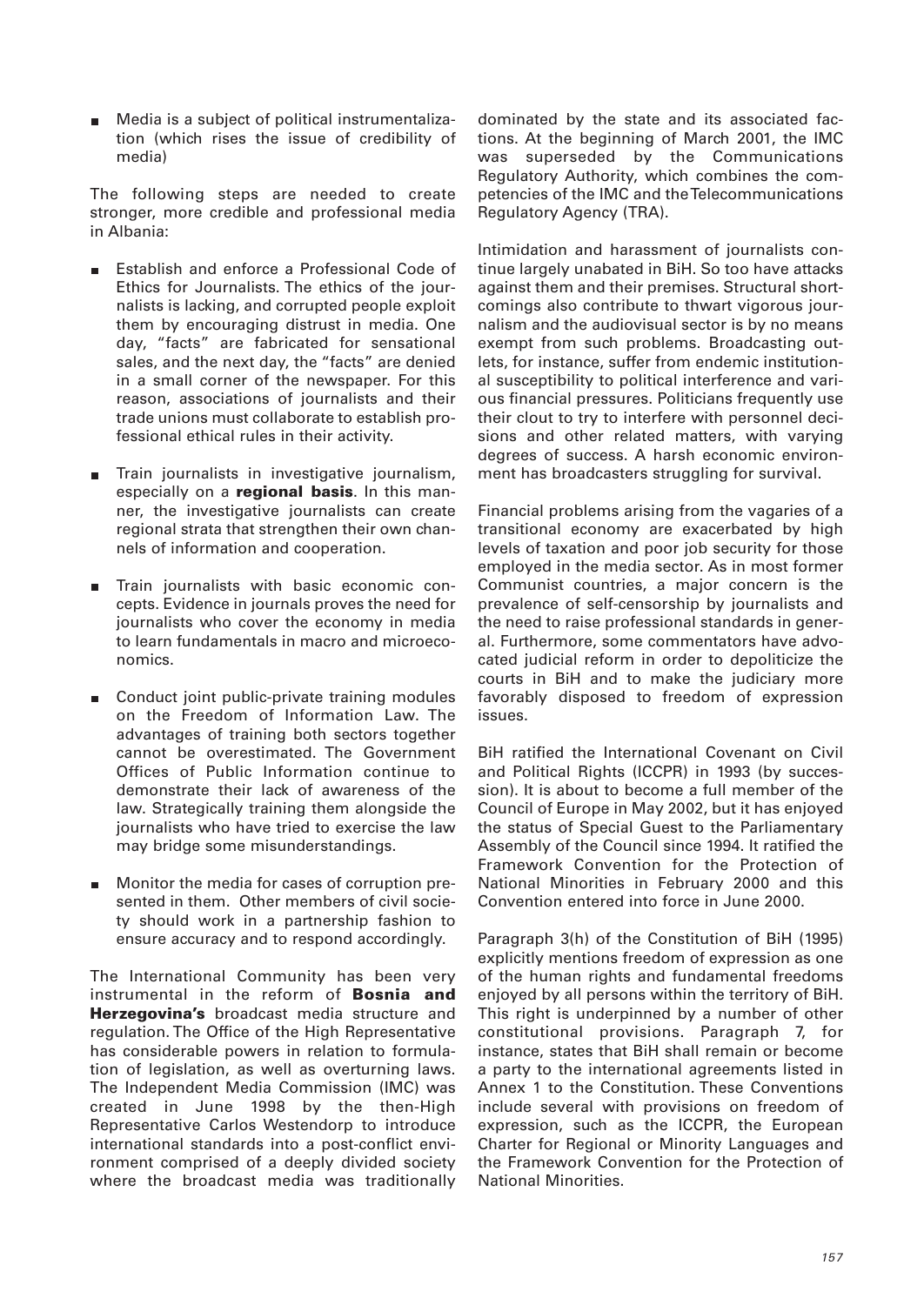#### Access to public information – legal provisions and current practices

Freedom of Information Act was adopted by the State and the Entity parliaments in 2001. It allows for a public access to a wide range of information and the journalists have since been receiving training, both in legal terms (as provided by ABA-CEELI) and in practical, investigative research (supported by the BBC School of journalism, USAID's IREX and Open Society Fund).

Nevertheless, much work remains to be done particularly in training the journalists, since there is a clearly visible lack of professionalism and understanding of the media processes. Most journalists had no prior training and are only just starting in this field. This is why the reports often lack indepth analyses, coverage beyond the official statements and press conferences and other ready-served materials.

Provisions for disclosure of financial standing of officials is also a subject of the election legislation, which was described earlier in the text.

## Libel laws and other sanctions used to restrict the independence of journalists

In addition to the lack of professionalism, various other restrains are present in the work of journalists. It has little legal foundation, except for the ownership of the state media, particularly TV and radio, where their influence is still exercised. In case of all other media, they are mostly restricted either by the owners, or financiers or often combined. As journalists themselves often claim, the foreign donor that funds a magazine, does not like seeing any damaging reports on the government of its origin. More often even, they pay for articles, i.e. advertisements for certain parties that are considered to their liking. This is mostly not on a article-by-article basis, but by permanently funding certain publications, periodicals with a particular political current.<sup>56</sup>There are articles that will never see the light of the press, which are being dismissed much before their publishing.

## Trends in corruption coverage in the media; exposure of grand corruption in the media

Rather vague and often counterproductive, due to the lack of clear evidence and in-depth examination. It is not uncommon that the media from another regional neighbor and primarily Croatia and Serbia write about cross-border affairs that are grand in scale and as a rule involve the BiH politicians. Then certain superficial follow-ups are being composed by the local press.

It is rather unfortunate that media as a useful anticorruption tool is rather impotent and not adequately staffed, trained and paid and it is from this perspective one should observe lack of decent grand corruption coverage in a country where it clearly exists.

## Reprisals against journalists and editors caused by corruption exposure and publications.

Monitoring has proven that old habits die hard. One of the innovations of the work of the OSCE Department of Media Affairs in BiH has been the establishment of a help-line for journalists to report threats against them or threats to media freedoms. The OSCE Free Media Help Line was launched in November 1999 and in the first year of its operation, it registered a total of 138 cases. Forty of these cases were from RS and 98 from the FBiH. The category of people from which most of these threats or perceived threats originated was government/public officials (35.5 per cent). Anonymous threats constituted 20.3 per cent of the reported cases.<sup>57</sup>

## Measures to curb corruption in the Media/Codes of conduct for journalists

Codes of conduct for journalists have not yet been introduced and at present there are no efforts to provide for these in practice.

With the political changes resulting from June 2001 parliamentary elections, the **Bulgarian media** face a new situation:

- There has been a **rise in public and political**  $\blacksquare$ **interest in the exposure of political corruption among the representatives of the former government of the country**. In this new context the media have largely concentrated their efforts on carrying out into public information.
- The media are making a major contribution in  $\blacksquare$ **interpreting the specific disclosures incriminating high-ranking government officials**. In this respect the leading journalists are giving credibility to deep-seated public concerns and moods by publicly showcasing issues of corruption, and therefore allowing

<sup>&</sup>lt;sup>56</sup> Interviews of TI BiH with BiH journalists conducted in July-August 2001

<sup>57</sup> Web site: (http://www.seenapb.org/legislation/default.htm)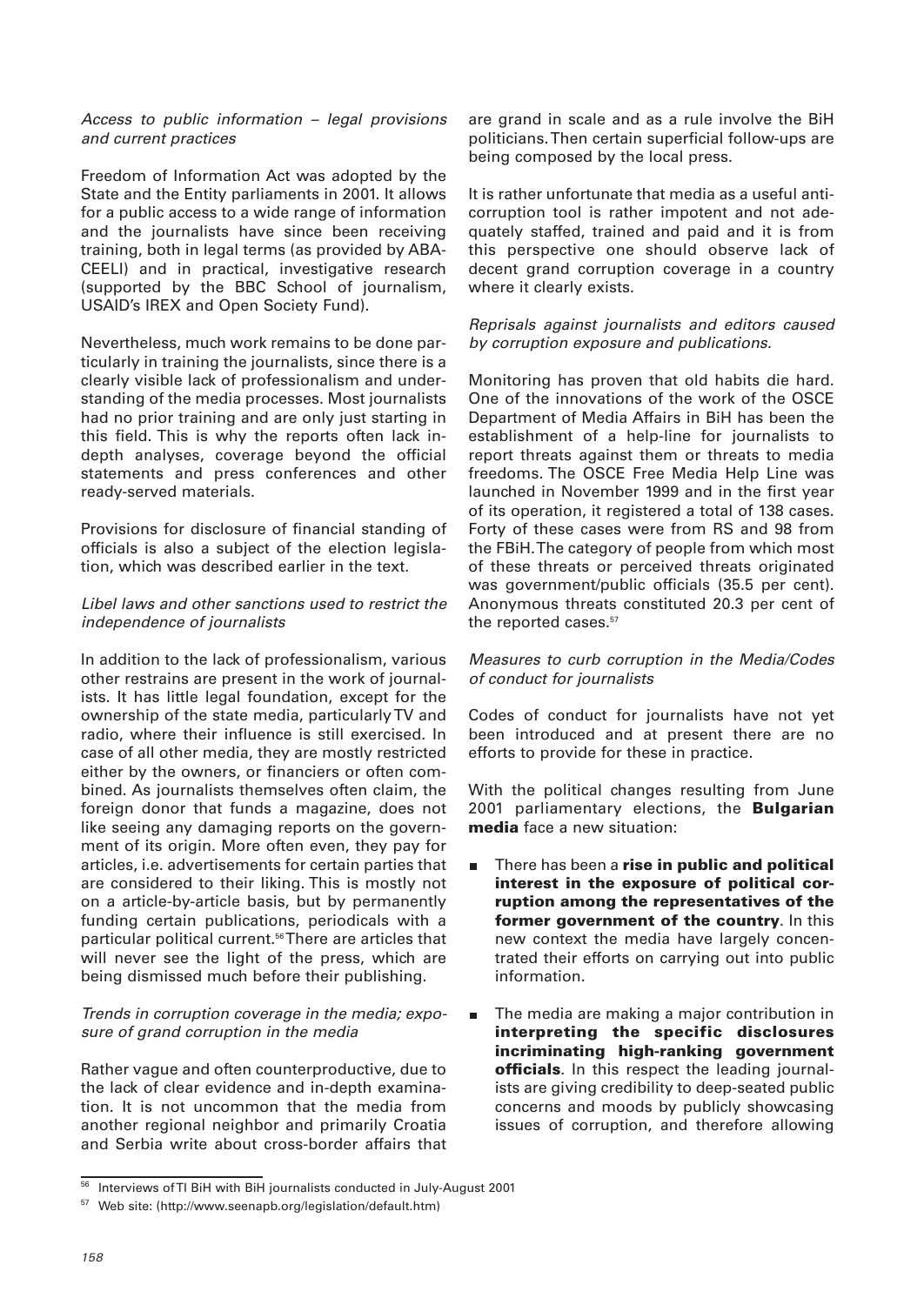knowledge of past abuse to rise to the level of mass consciousness.

At the same time, **investigative reporting** m. **still confronts serious financial, political, and legal obstacles in the pursuit of its mission.** Reason for hope is found in the efforts of the 39th National Assembly to adopt a new Law on the Access to Public Information, which is to allow greater transparency of state institutions and to therefore facilitate the work of reporters.

The considerable rise in media interest in corruption-related issues had the following characteristics:

- The subject of **"political corruption" was** ÷. **at the center of public interest.** What is more, the publications dealing with this phenomenon revealed specific situations and referred to familiar public figures. Dozens of publications in the national press referred to the initiated investigations, initiated against former ministers and MPs under charges of various forms of abuse of office and discretionary power. Interest in corruption-related issues is sustained by the new government's resolve to shed full light on the acts of the former ruling majority, including though the publication of a White Book on instances of abuse in the respective state agencies and institutions.
- Recent developments following from media m. disclosures have occurred over the past few years concerning corrupt government officials. Preliminary court proceedings were initiated following several journalistic investigations, cases which have **boosted public appreciation of the journalistic contribution to the efforts to counteract corruption.** The first half of 2002 was marked by an increasing number of **publications/broadcasts focusing public criticism on the "soft" forms of corruption: trade in influence, conflict of interests, and other forms of abuse of public office.** Clientelism has become a key term, especially in the period since June-July 2001. The frequency of its recurrence is about four times higher compared to the same period of the previous year. Kinship terms ("cousins") are also highly recurrent in the press publications with reference to the same phenomenon.

#### **Specific schemes of legal, but unethical, privileging of those in power** have been exposed:

- The system of selling state-owned apartments to high-ranking government officials at prices far lower than current market ones, which has been inherited from the communist past.
- The practice of including high-ranking govern- $\blacksquare$ ment officials in numerous boards of enterprises in which the state has a stake.
- Improper lavishness and excessive official expense accounts of public officials.

#### A **new "balance of power" between the government and the media has appeared,** which has the following dimensions:

- The media did not abide by the rule demand- $\blacksquare$ ing three-months of tolerance and started criticizing certain pro-corruption actions of representatives of the new ruling majority from the very first days of its formation. Thus there was not any initial tabooing of critical publications and programs, as had been the practice upon each previous power shift during Bulgaria's transition.
- The **public debate, which took place in, and through, the independent media, was ideologically unencumbered and largely perceived as an expression of civic rather than political, interest.**
- The anti-corruption subject is increasingly  $\blacksquare$ considered in the context of the debate on the **need for a new political and governmental culture and further administrative reform** aimed at overcoming the etatist model.
- This context favored **a more active role of the civic organizations specializing in the safeguard of the freedom of journalism** and they declared their resolve not to allow the reemergence of clientelism in government/media relations. Once more the emphasis fell on the prevention of political abuse rather than free speech and the public interest.
- The above considerations, however, do not  $\blacksquare$ rule out the risk of renewed restriction of the access to public information coupled with censoring in the public electronic media, as the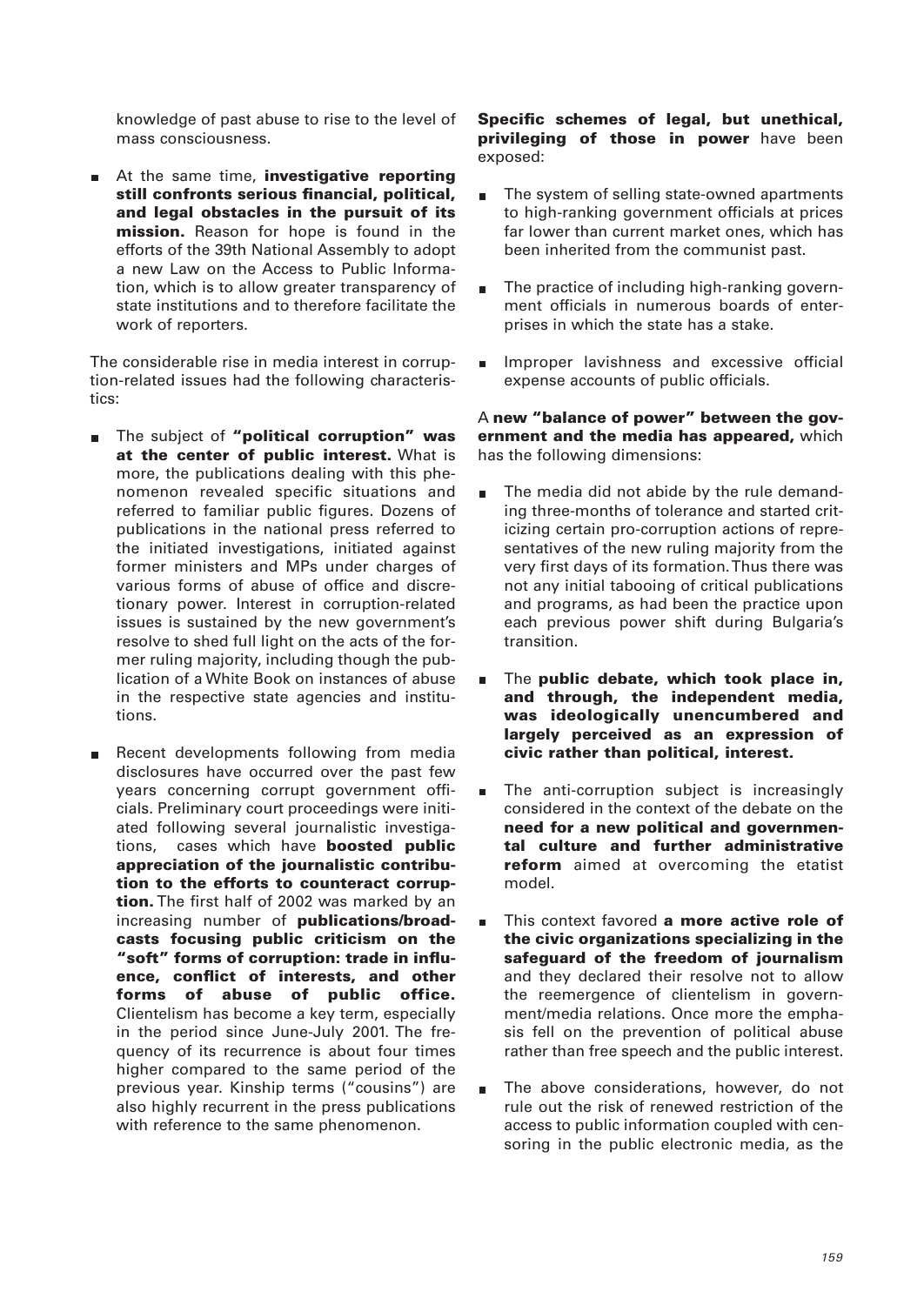new government consolidates its position in power and takes over the levers of information control. The reticence and/or inability of certain representatives of the new majority to communicate with the media demonstrated so far sustains **concerns about a possible establishment of a new status quo in government/mass media relations which may not be conducive to transparency and accountability**.

It can be noted in conclusion that the tendency towards intensifying anti-corruption pressure by the media over the public sphere for greater transparency and integrity will in all likelihood remain as a permanent characteristic of journalistic behavior in the coming months and years. This trend is positive because it will lead to greater accountability for those in power.

Among many other existent weak points in **Croatia** is the lack of a Freedom Of Information Act, which urgently needs passing. The drafting of a law on Freedom of Information, foreseen in the Transparency Croatia action plan, has been completed and a series of seminars are being organized by TI-Croatia on corruption and the role of the media to raise public awareness and strengthen media involvement in the fight against corruption.

The multiparty system, democracy and the fall of former socialist political regimes have brought a kind of liberalization for most print and electronic media. On the one hand, numerous lively, independent, private print media started to increase circulations, capturing the market; at the same time, the highly influential electronic media are still in the hands of the ruling parties or coalitions in almost all transition countries, and the term "public radio and TV stations" is used instead of the term "state run radio and TV". In their competition for readers, strengthened by the survival instinct, the editors of weeklies and/or some dailies have resorted to certain always-timely journalistic practices in presenting reality. Such practices are far from the professional standards of decent journalism and ethical norms and codes, careless of the protection of human dignity, far from facts – and, finally, close to untruth. The use of long headlines (for example, even more than 29 words), "fast investigative journalism" with numerous unchecked facts, stories that have nothing in common with the headlines, all these are a product of new democracy that followed the fall of communism. The media scene split into two parts: one part in which most media

were completely under government control and thus supportive of the ruling party, and the second part that featured a few media in opposition to the HDZ (in power in the previous Government). The first group of media comprised almost all the national dailies, Croatian Radio and Television and some weeklies; the other group of independent media were represented by the weekly Feral Tribune, the monthly Arkzin and the daily Novi list. In between these two main groups were the strong independent weeklies Globus and Nacional. The owners and editors of these weeklies started a new trend in Croatian journalism – sensationalism, exclusive news, and the socalled "fast investigative journalism". Globus and Nacional both became very popular because they both published sensational news from political life and uncovered numerous cases of corruption. These two privately owned magazines have been publishing stories based mostly on "sources close to government" or "sources that wanted to stay anonymous" or gossip. Their circulations are still pretty high, somewhere between 70,000 and 90,000 copies each. Under present conditions – the battle for circulation, an unshaped public opinion, and the lack of a civil society – it is impossible to expect real investigations. It is better, then, to use the terms fast investigative journalism and sensationalism.

Readers mostly believe the mass media and the many articles about corruption, but the effects of these investigations have been almost negligible. Nothing serious in Croatia ever happened after any sensational story on corruption in the former Croatian government, none of the highly positioned politicians has been under any real pressure of public reaction, after the published story, to leave his or her post or well paid state job. Very often anonymity of sources and some evidently unchecked facts ruined the entire effect. In short, there has been a shortage of quality journalism. But, it is also true that numerous facts have been publicly revealed to the people about the dirty jobs and corruption in the Croatian state during the Tudjman period. At the elections on 3 January 2000, the former party lost its political power. The media surely helped in this historical change. Probably due to the rigid Tudjman political system in the last ten years, the journalists of the independent newspapers practiced a journalism similar to that of their colleagues in the controlled press. These authors believe that the Croatian journalists who worked for independent weeklies offered one-sided stories and looked for a chance to attack the ruling party by investigating their misdeals, scandals and failed decisions. Linger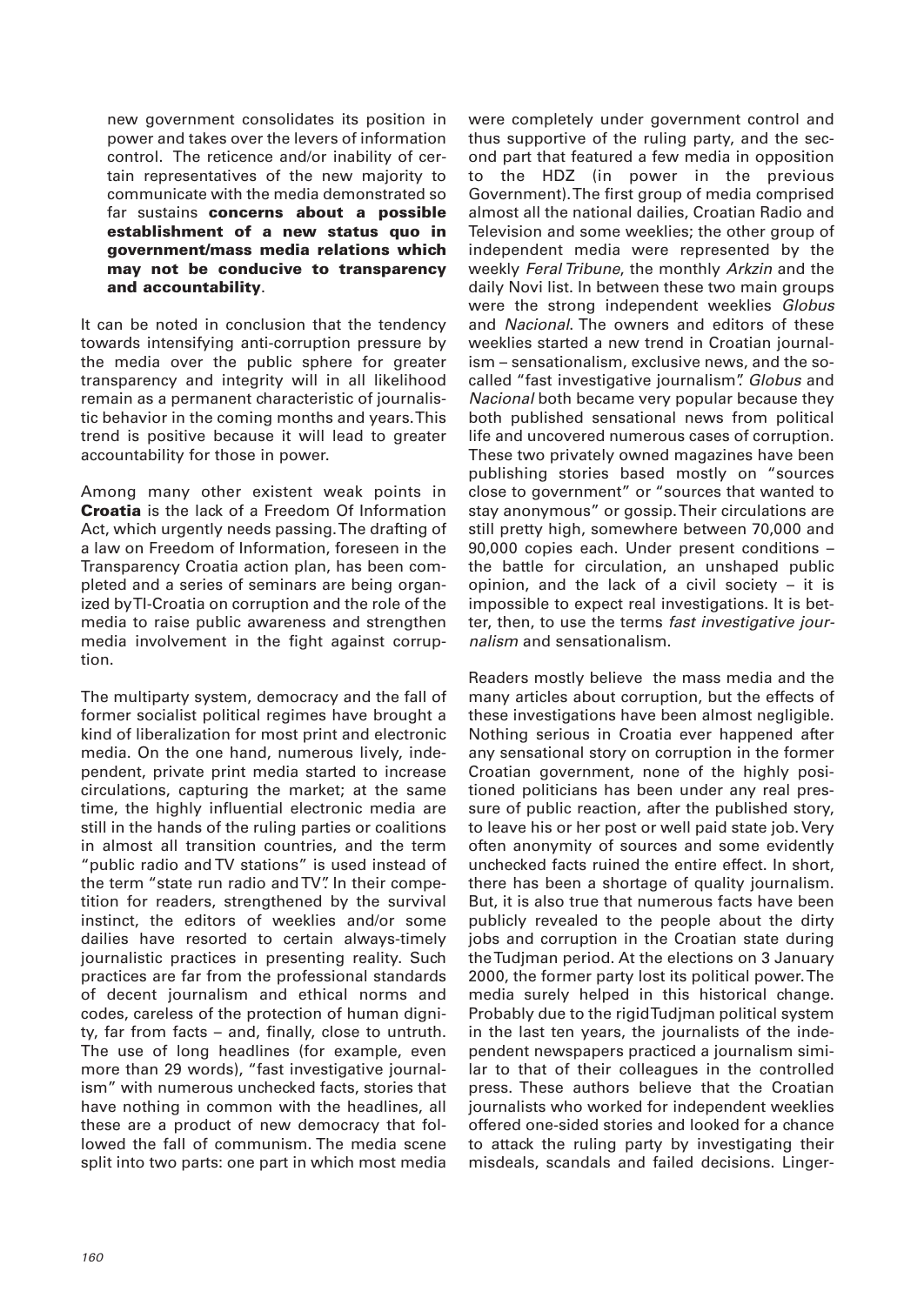ing state pressure even on the privately owned media is still a serious problem. Journalists who criticized the regime of former President Tudjman found themselves faced with surprise tax inspections, shut out of the national distribution monopoly, or cut off from the national airwaves (World Bank, 2000). The media situation in Croatia has changed a little after the change of government after the election of 3 January 2000. Still, Croatia is faced with similar approach to fast investigative journalism, but instead of the numerous state media from the Tudjman era, now there is only the most powerful state medium - Croatian Television. At the moment, Croatian Television is passing through the painful and slow process of transformation into a genuinely public television. Croatian Television has a monopoly among the electronic media: there is no single other strong television able to compete with it. Most of journals and public televisions have accepted the ethical norms in written form.

The media in **Macedonia** is characterized by a significant legal freedom in its operating, relatively big number of media in regard to the size of the population, small and linguistically divided market. As a result most of them are faced with problems in the area of profitable operating and some of them hardly manage to survive. Some of them depend on additional financing by the political parties and the business community.

The right to freedom of speech and expression are guaranteed in Article 16 of the Constitution of the Republic of Macedonia, which among others in the area of information unambiguously guarantees freedom of speech, public address, public informing and free establishment of institutions for public informing. Having in mind that there is no law on media or any other law that could be limited to that right, the media in the Republic of Macedonia enjoy relatively great degree of freedom of speech and expression. In 2001 the government drafted a law on media that was assessed as restrictive and as a result incited harsh reactions among the media and the intellectual circles after which it was withdrawn and until today there has not been another attempt for legal regulation of this area.

The freedom of information is significantly limited with the lack of access to information that creates conditions for non-transparent operating of the state and public services. Regardless of the constitutional guarantees for free access to information and the freedom to receive and pass information, this right cannot be easily achieved

since it is not regulated by law. The openness of the state institutions often depends on the will of the leading persons of the state institutions, their personal qualities and democratic orientation. Generally viewed the institutions in the Republic of Macedonia are not open enough for cooperation with the media. There are always favored media and the selection depends on the closeness to the ruling parties.

The Constitution forbids censorship, but this does not prevent the attempts to influence the media that are not inclined towards the authorities. In the ten years of independence there were cases of financial control in the media or pressures on their owners by creating problems for their other businesses. A special kind of gaining inclination by the media is the allocation of financial means to assist the independence of the printed media, which is carried out by a commission appointed by the Government of the Republic of Macedonia. The funds are allocated once a year with no strict criteria and it regularly incites disapproval among the media, which did not get any or enough financial assistance. Some of the unsatisfied media consider this allocation of funds as kind of reward for the media close to the authorities or "soft" pressure.

Corruption, especially the so-called "grand corruption" occupies significant space in the media, especially related to the corruption affairs that involve the higher circles of the establishment. Because of the race for a greater auditorium, in greater number of media the sensational articles dominate, which lack analytical approach, supported by facts and documents. That trend is due to the insufficient access to information, based on indirect sources of information, as well as on lack of experience and tradition in research journalism. The reason for that is the editing policy of some of the media, which because of the dependency on a direct or indirect (through ads) support are influenced by political and business circles.

That orientation means insufficient principality in the treatment of the corruption activity - some media keep quiet about the activities of the political option to which they are close or they harshly criticize similar activities when the other political party was in power. Of special concern are the "ordered" articles - writing about corruption topics for the needs of the political and the business circles that makes space for the development of one of the most negative things in the media - "racket journalism". There are media that base their editing policy on the "market logic" - com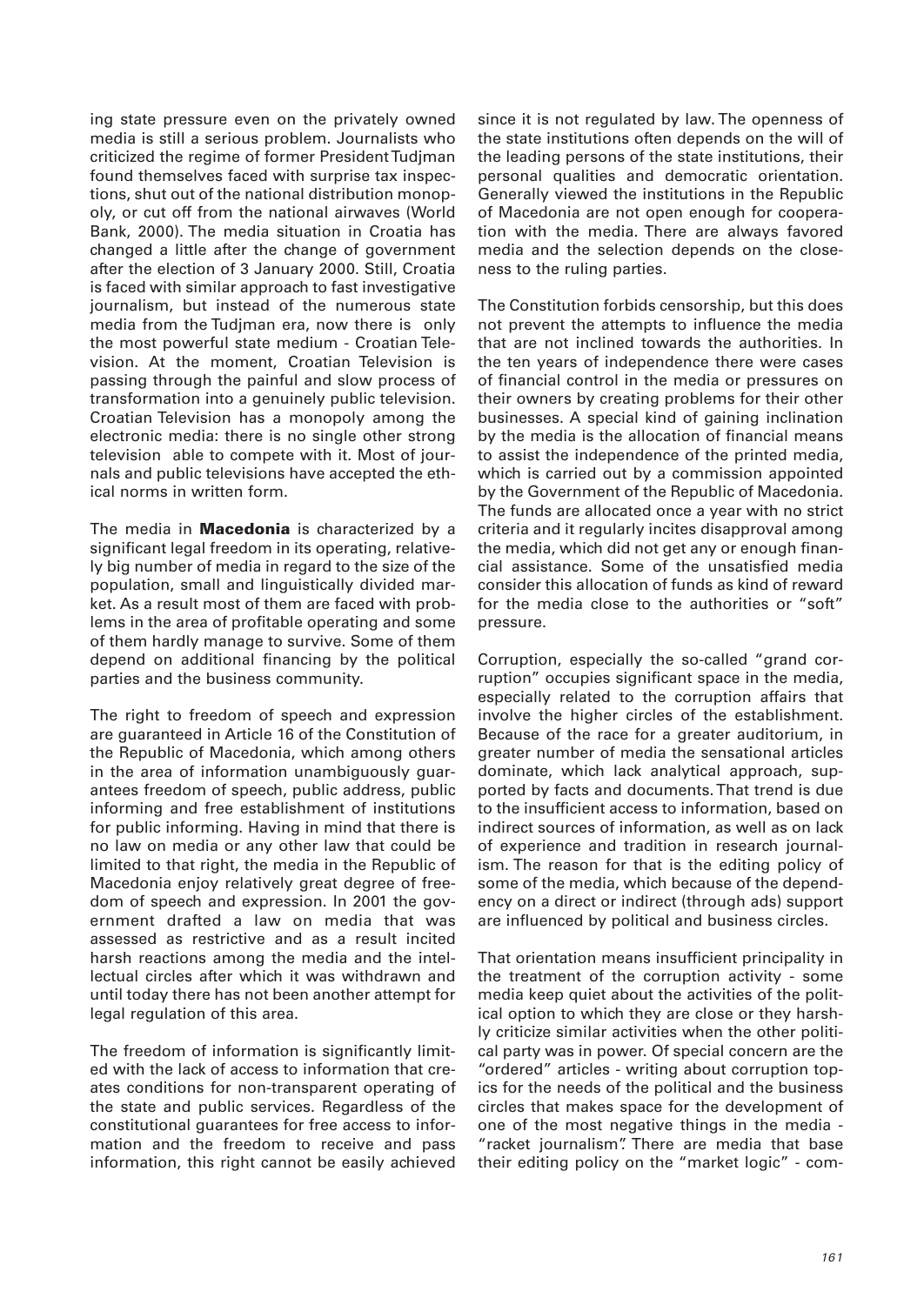promising articles on those persons and companies that are ready to pay and vice versa.

One of the tickling topics in the journalists' circles is the influence on the journalists and the media. The low salaries of most of the journalists, the uncertain future of some of the media on one hand and the power and the finances of the politics and business on the other create an opportunity for corruption in the media circles. Until now apart from the unconfirmed speculations of small number of media, there are no specific information or affairs on corruption of the editors or journalists.

What could improve the situation in the media regarding all these - a well organized professional association, that would process and take care of the compliance with the journalists' codex, is not on the required level. The journalists' community lacks unity and consensus on many important issues and in such a situation the corruption in the media is not on the highest level of priorities of the journalists associations.

The main shortcoming in the treatment of corruption conduct of the media is the one-sided treatment of this phenomenon - they report only about corruption and not the anticorruption, i.e. the ways it could be prevented. In reality the media lack journalists that are able to write about corruption. Neither the Government, nor the civil sector has organized until now education of the journalists for better coverage of corruption that would help go beyond the current superficial treatment by the media.

Such coverage of corruption - without sufficient facts and expert knowledge - does not create a feeling of familiarity of the establishment for deconspiracy of the corruption activities. The public debate still does not have the crucial influence on starting political or criminal responsibility. These are the main reasons because of which there has been no registered cases of undertaking measures against the journalists or the editors because of their coverage of corruption.

The media together with the NGOs will play a key role in preventing corruption in the Republic of Macedonia. Hence the media will have to redirect their editing policy more towards the essential analytical and expert treatment of corruption, by offering specific solutions on its prevention and pressuring their implementation.

The Constitution of **Serbia** guarantees the freedom of speech and press (Art. 46). However, before October 2000 a severe Government oppression of media was obvious. There is no official data about media in Serbia. Only valid source of information is the Guide through the Yugoslavian Media, which has been done by the Public Agency for Media Research and PR. According to them, Yugoslavia has 1,371 media, but unofficially Serbia has 1,200 electronic media.

One of the pre-election promises was: guaranteed media independence, and development of new legal frame for media operations. This includes development of Public information and Broadcasting Law. Drafting of new Public information Act and Broadcasting Law was transferred to the non-government sector.

Broadcasting Act is in the final phase of preparation. Discussions about this law are finalized and it is expected that it will be discussed in the Parliament. Law draft supposes the establishment of the Serbian Broadcasting Council (SBC), which will monitor the freedom of the media. "In legal terms, the SBC shall be a separate entity, functionally independent from any state body whatsoever, as well as of any organization or person involved with production and broadcasting of radio and television programs and/or related activities". General competences of the SBC described in Art. 7. are:

- Observe that the provisions of this Act are  $\blacksquare$ respected;
- $\blacksquare$ Plan a strategy for broadcasting enhancement in the Republic of Serbia;
- Grant broadcasting concessions;
- Pass by-laws and other general rules binding  $\blacksquare$ on the broadcasters, and aimed at defining and implementing the broadcasting policy in the Republic of Serbia;
- Monitor operations by broadcasters in the Republic of Serbia;
- $\blacksquare$ Appoint members of managing boards of the public broadcasting service institutions in the Republic of Serbia and its autonomous provinces;
- Decide on complaints submitted by common  $\blacksquare$ and legal persons, and broadcasters' objections related to broadcasting operations;
- $\blacksquare$ Provide its opinions to competent state bodies concerning the FRY's joining international broadcasting conventions;